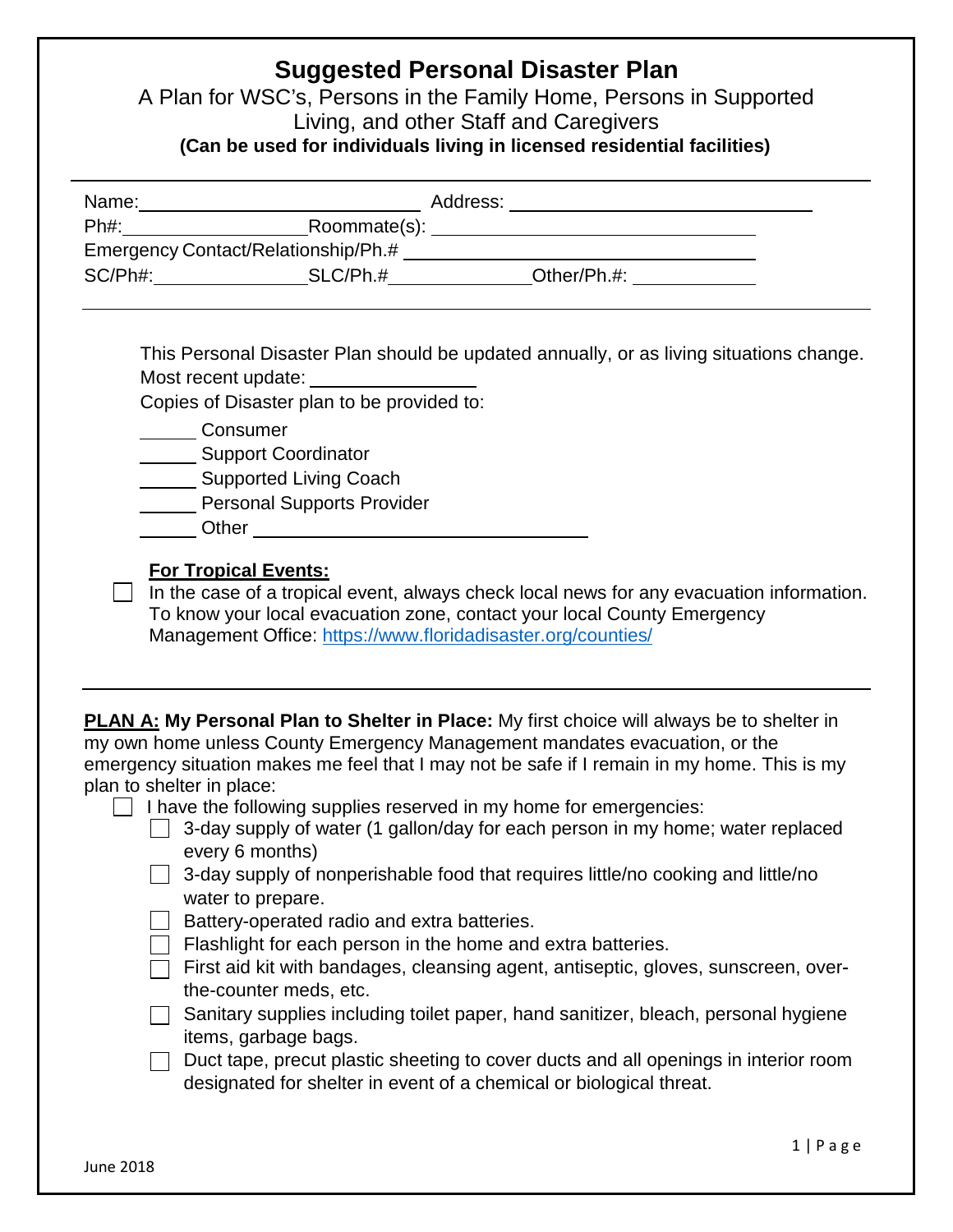|                                                                                                                                                                                                                                              | <b>Suggested Personal Disaster Plan</b>                                                                                                                                                                                                                                                                                                                                                                                                             |
|----------------------------------------------------------------------------------------------------------------------------------------------------------------------------------------------------------------------------------------------|-----------------------------------------------------------------------------------------------------------------------------------------------------------------------------------------------------------------------------------------------------------------------------------------------------------------------------------------------------------------------------------------------------------------------------------------------------|
|                                                                                                                                                                                                                                              | A Plan for WSC's, Persons in the Family Home, Persons in Supported Living,                                                                                                                                                                                                                                                                                                                                                                          |
|                                                                                                                                                                                                                                              | and other Staff and Caregivers                                                                                                                                                                                                                                                                                                                                                                                                                      |
|                                                                                                                                                                                                                                              | (Can be used for individuals living in licensed residential facilities)                                                                                                                                                                                                                                                                                                                                                                             |
| pet supplies; games, books, entertainment supplies.<br>me fill my prescriptions to obtain at least a two-week supply is:<br>Name: <u>________________________</u>                                                                            | Other tools/supplies: disposable cups, plates and utensils; multipurpose utility tool;<br>hand held can-opener; whistle; matches/lighter; rain gear; complete change of<br>clean dry clothing; bedding/sleeping bag; charged cell phone and charger; cash;<br>I maintain at least a 3-day supply of my prescription medication at all times, in the<br>event of a potential disaster. The contact information of the person who will help<br>Phone: |
| documents.                                                                                                                                                                                                                                   | I have a waterproof container that has copies of my identification, emergency<br>contact information, insurance papers, list/proof of valuables; evacuation<br>communicator, disaster plan, updated medical and prescription information, bank<br>and credit card information, Social Security information and other important                                                                                                                      |
| equipment and/or consumable medical supplies:                                                                                                                                                                                                | I am dependent on the following special dietary supplies, durable medical                                                                                                                                                                                                                                                                                                                                                                           |
|                                                                                                                                                                                                                                              |                                                                                                                                                                                                                                                                                                                                                                                                                                                     |
|                                                                                                                                                                                                                                              |                                                                                                                                                                                                                                                                                                                                                                                                                                                     |
|                                                                                                                                                                                                                                              |                                                                                                                                                                                                                                                                                                                                                                                                                                                     |
| chemical or biological threat or similar emergency:                                                                                                                                                                                          | I will use the following interior space in my home to shelter in the event of a tornado,                                                                                                                                                                                                                                                                                                                                                            |
| current on a quarterly basis is:                                                                                                                                                                                                             | The contact information of the person who helps me to ensure that all the above has<br>been completed, all equipment is in working order, and that all personal information is                                                                                                                                                                                                                                                                      |
| Name:                                                                                                                                                                                                                                        | Phone:                                                                                                                                                                                                                                                                                                                                                                                                                                              |
| home:                                                                                                                                                                                                                                        | If I need assistance as I shelter in my home, this person(s) will remain with me in my                                                                                                                                                                                                                                                                                                                                                              |
|                                                                                                                                                                                                                                              | Name: Name: Name: Name: Name: Name: Name: Name: Name: Name: Name: Name: Name: Name: Name: Name: Name: Name: Name: Name: Name: Name: Name: Name: Name: Name: Name: Name: Name: Name: Name: Name: Name: Name: Name: Name: Name:                                                                                                                                                                                                                       |
| during an emergency or disaster, I am prepared to follow this plan:<br>Please see "Go Kit" on page 4.<br>Please see "Pets" on page 5.<br>I will evacuate to one of these locations if I can evacuate within the area:<br><b>First Choice</b> | <b>PLAN B: My Personal Plan When I Must Evacuate My Home:</b> If I must evacuate my home                                                                                                                                                                                                                                                                                                                                                            |
| Name:                                                                                                                                                                                                                                        |                                                                                                                                                                                                                                                                                                                                                                                                                                                     |
|                                                                                                                                                                                                                                              |                                                                                                                                                                                                                                                                                                                                                                                                                                                     |
| choice, I will evacuate to                                                                                                                                                                                                                   | Second Choice: If circumstances prevent me from evacuating to my first                                                                                                                                                                                                                                                                                                                                                                              |
|                                                                                                                                                                                                                                              |                                                                                                                                                                                                                                                                                                                                                                                                                                                     |
|                                                                                                                                                                                                                                              |                                                                                                                                                                                                                                                                                                                                                                                                                                                     |
|                                                                                                                                                                                                                                              |                                                                                                                                                                                                                                                                                                                                                                                                                                                     |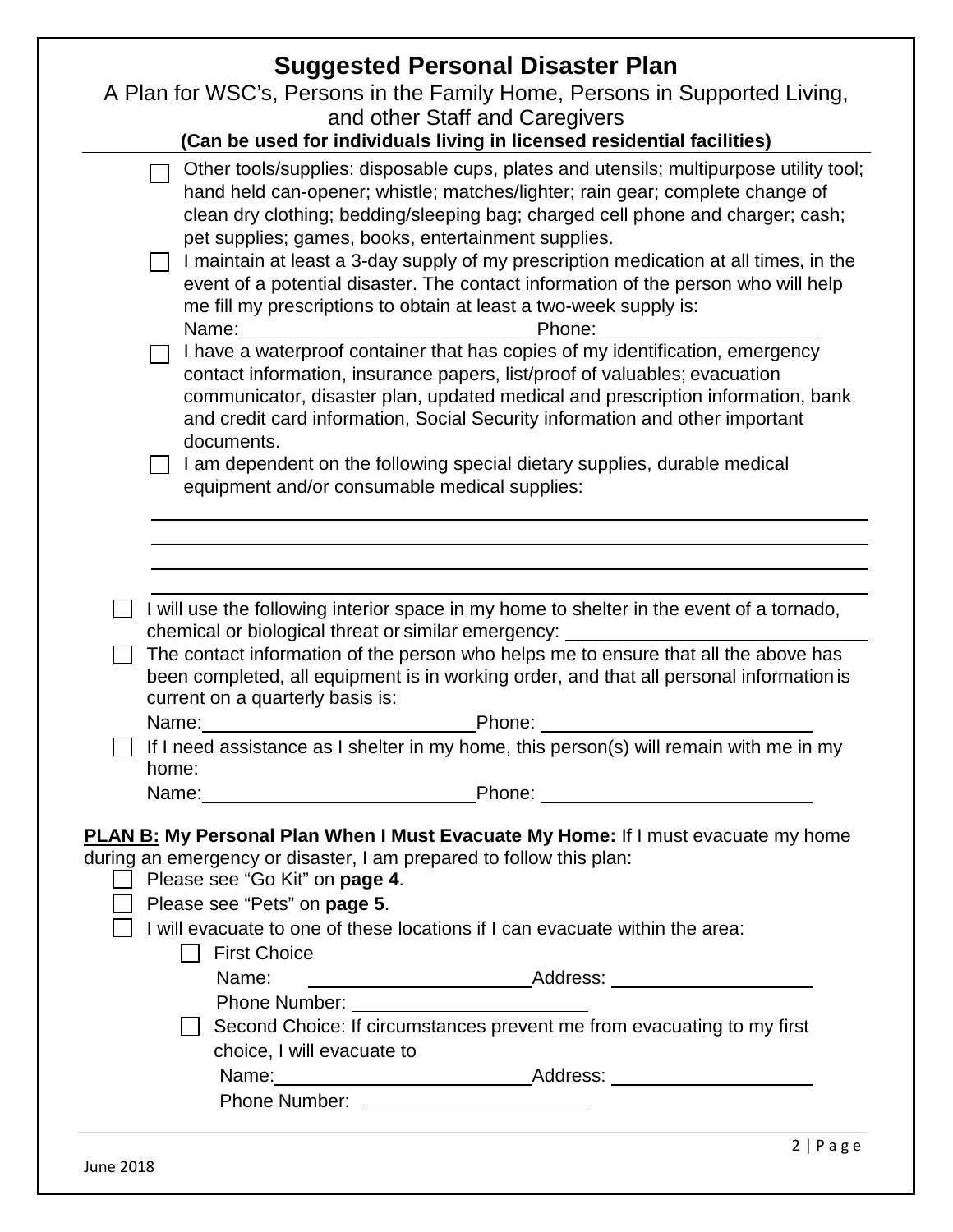| <b>Suggested Personal Disaster Plan</b>                                                                                                                                                                                                                                                                                                                                                                                                                                                                                                                                                                                                                                                                                               |
|---------------------------------------------------------------------------------------------------------------------------------------------------------------------------------------------------------------------------------------------------------------------------------------------------------------------------------------------------------------------------------------------------------------------------------------------------------------------------------------------------------------------------------------------------------------------------------------------------------------------------------------------------------------------------------------------------------------------------------------|
| A Plan for WSC's, Persons in the Family Home, Persons in Supported Living,                                                                                                                                                                                                                                                                                                                                                                                                                                                                                                                                                                                                                                                            |
| and other Staff and Caregivers<br>(Can be used for individuals living in licensed residential facilities)                                                                                                                                                                                                                                                                                                                                                                                                                                                                                                                                                                                                                             |
| I have transportation arranged to get to both my first and second choices for<br>both of my in-area and out-of-area evacuation destinations. The contact<br>information for the person who has committed to assisting me in evacuating is:<br>Name: Name: Name: Name: Name: Name: Name: Name: Name: Name: Name: Name: Name: Name: New York Processes, this person(s) will remain with me for<br>the duration of my evacuation:                                                                                                                                                                                                                                                                                                        |
|                                                                                                                                                                                                                                                                                                                                                                                                                                                                                                                                                                                                                                                                                                                                       |
| PLAN C: My Personal Plan If I Must Go to a Shelter or Medical Facility: I understand that<br>shelters operated by County Emergency Management and the Health Department are<br>available but should only be used as a last resort and as a back-up to My Personal Sheltering<br>Plans A and B. Note: Shelters may be crowded, noisy, lack privacy and may be especially<br>challenging for persons with behavioral health needs. However, if circumstances make it<br>necessary for me to go to a shelter or medical facility; this is my plan:                                                                                                                                                                                       |
| I have determined what type of shelter or medical facility that I will need to go to (a<br>general population shelter, a special needs shelter, or a medical facility.)<br>This person helped me determine where I need to go:<br>Transportation: I have identified how I will get to my designated shelter.<br>I will need to use transportation arranged and provided by County<br>Emergency Management and have confirmed this with them.<br>$\Box$ I will be transported by this person/company:<br>Name: Address: Address: Address: Address: Address: Address: Address: Address: Address: Address: Address: Address: Address: Address: Address: Address: Address: Address: Address: Address: Address: Address: Address: Address: |
| <b>Phone Number:</b> Phone Number:                                                                                                                                                                                                                                                                                                                                                                                                                                                                                                                                                                                                                                                                                                    |
| <b>General Population Shelter</b><br>I will be able to go to a general population shelter because I do not need the type of<br>care and supervision that is provided in a special needs shelter.<br>The name and location of the general population shelter that I will go to is:<br>Name: Mame: Mame: Mame: Mame: Mame Number: Mame Number: Mame Number: Mame Number: Mame Number: Mame Number: Mame Number: Mame Number: Mame Number: Mame Number: Mame Number: Mame Number: Mame Number: Mame Number: Mame Numbe                                                                                                                                                                                                                   |
| <b>Special Needs Shelter</b><br>I will need to go to a special needs shelter because I need electricity for life<br>supporting medical equipment, or basic nursing care, or oxygen therapy, or<br>observation/monitoring by a healthcare professional, or assistance with medication and<br>no one to assist me, or a chronic condition that requires assistance from a healthcare<br>professional, or special medical requirements that do not require hospitalization or<br>another special need that cannot be accommodated in a general population shelter.<br>My condition may warrant a caregiver to go with me to a Special Needs Shelter to care for<br>me while I shelter there.                                             |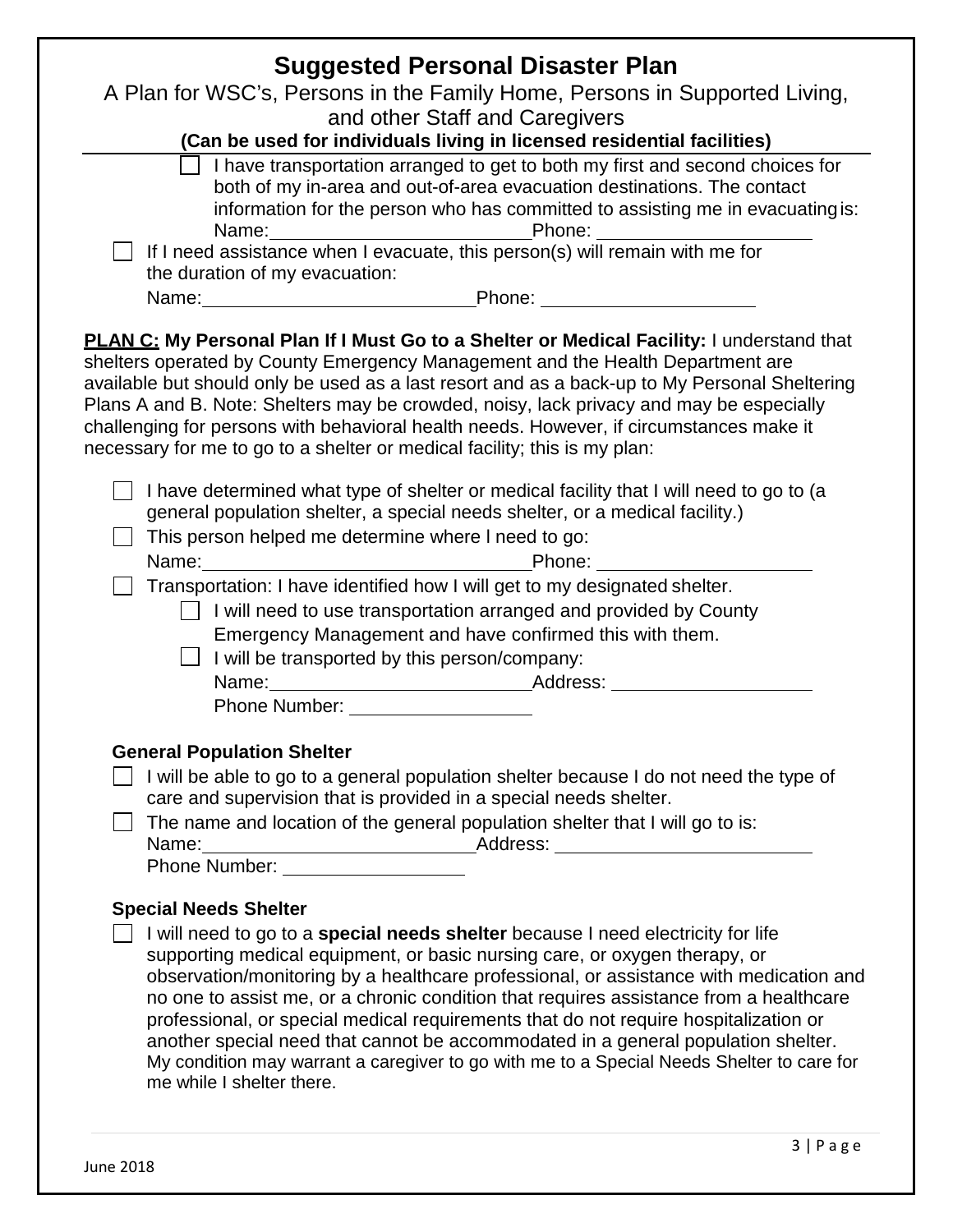| <b>Suggested Personal Disaster Plan</b>                                                                                                                                                                                                                                                                                                                                                                                                                                                                                                                                                                                                                                                                                           |  |  |  |  |
|-----------------------------------------------------------------------------------------------------------------------------------------------------------------------------------------------------------------------------------------------------------------------------------------------------------------------------------------------------------------------------------------------------------------------------------------------------------------------------------------------------------------------------------------------------------------------------------------------------------------------------------------------------------------------------------------------------------------------------------|--|--|--|--|
| A Plan for WSC's, Persons in the Family Home, Persons in Supported Living,                                                                                                                                                                                                                                                                                                                                                                                                                                                                                                                                                                                                                                                        |  |  |  |  |
| and other Staff and Caregivers                                                                                                                                                                                                                                                                                                                                                                                                                                                                                                                                                                                                                                                                                                    |  |  |  |  |
| (Can be used for individuals living in licensed residential facilities)                                                                                                                                                                                                                                                                                                                                                                                                                                                                                                                                                                                                                                                           |  |  |  |  |
| I understand that there are eligibility criteria that I must meet to have access to<br>a special needs shelter. I have submitted pre-registration to my County<br>Emergency Management if I need or suspect I may need to shelter in either a<br>special needs shelter or a medical facility or if I need transportation to evacuate<br>to a shelter.                                                                                                                                                                                                                                                                                                                                                                             |  |  |  |  |
| This person submitted my preregistration on this date:                                                                                                                                                                                                                                                                                                                                                                                                                                                                                                                                                                                                                                                                            |  |  |  |  |
|                                                                                                                                                                                                                                                                                                                                                                                                                                                                                                                                                                                                                                                                                                                                   |  |  |  |  |
| Name: Phone: Phone: 2014                                                                                                                                                                                                                                                                                                                                                                                                                                                                                                                                                                                                                                                                                                          |  |  |  |  |
| I received confirmation from my County Emergency Management regarding my<br>pre-registration shelter assignment. Yes_____________or No _______                                                                                                                                                                                                                                                                                                                                                                                                                                                                                                                                                                                    |  |  |  |  |
| $\Box$ The County Emergency Management has assigned the following<br>special needs shelter or medical facility address as follows:                                                                                                                                                                                                                                                                                                                                                                                                                                                                                                                                                                                                |  |  |  |  |
| Phone Number: _________                                                                                                                                                                                                                                                                                                                                                                                                                                                                                                                                                                                                                                                                                                           |  |  |  |  |
| I will need to use transportation arranged and provided by County Emergency<br>Management and have confirmed this with them.                                                                                                                                                                                                                                                                                                                                                                                                                                                                                                                                                                                                      |  |  |  |  |
| I will be transported by this person/company:                                                                                                                                                                                                                                                                                                                                                                                                                                                                                                                                                                                                                                                                                     |  |  |  |  |
|                                                                                                                                                                                                                                                                                                                                                                                                                                                                                                                                                                                                                                                                                                                                   |  |  |  |  |
| If I evacuate to a special needs shelter, this person(s) will remain with me for<br>$\Box$                                                                                                                                                                                                                                                                                                                                                                                                                                                                                                                                                                                                                                        |  |  |  |  |
| the duration of my evacuation:                                                                                                                                                                                                                                                                                                                                                                                                                                                                                                                                                                                                                                                                                                    |  |  |  |  |
| Name: Name: Name: Name: Name: Name: Name: Name: Name: Name: Name: Name: Name: Name: Name: Name: Name: Name: Name: Name: Name: Name: Name: Name: Name: Name: Name: Name: Name: Name: Name: Name: Name: Name: Name: Name: Name:                                                                                                                                                                                                                                                                                                                                                                                                                                                                                                     |  |  |  |  |
|                                                                                                                                                                                                                                                                                                                                                                                                                                                                                                                                                                                                                                                                                                                                   |  |  |  |  |
| <b>Medical Facility</b><br>I will need to go to a medical facility because my special medical requirements exceed<br>what can be provided in a special needs shelter. The contact information of the facility<br>is:                                                                                                                                                                                                                                                                                                                                                                                                                                                                                                              |  |  |  |  |
|                                                                                                                                                                                                                                                                                                                                                                                                                                                                                                                                                                                                                                                                                                                                   |  |  |  |  |
| "Go Kit"<br>I have an easy-to-carry "Go Kit" prepared that contains or can be readily packed to<br>contain the following supplies that I have reserved in my home and will take with me to                                                                                                                                                                                                                                                                                                                                                                                                                                                                                                                                        |  |  |  |  |
| the shelter: at least a 7-day supply of meds; Items required for special diet; a 3-day<br>supply of water and non-perishable food and snacks; personal hygiene essentials; first<br>aid kit; battery-operated radio and extra batteries; flashlight and extra batteries; cash;<br>cell phone and charger; bedding/sleeping bag; at least one complete change of clean<br>dry clothing; glasses; hearing aids; durable and consumable medical supplies;<br>waterproof container that has copies of all of my important documents; multipurpose<br>utility tool; whistle; matches/lighter; rain gear; games, books, entertainment supplies.<br>This person will help make sure my "Go Kit" is readied if I need to go to a shelter: |  |  |  |  |
| Name: Name: Name: Name: Name: Name: Name: Name: Name: Name: Name: Name: Name: Name: Name: Name: Name: Name: Name: Name: Name: Name: Name: Name: Name: Name: Name: Name: Name: Name: Name: Name: Name: Name: Name: Name: Name:                                                                                                                                                                                                                                                                                                                                                                                                                                                                                                     |  |  |  |  |